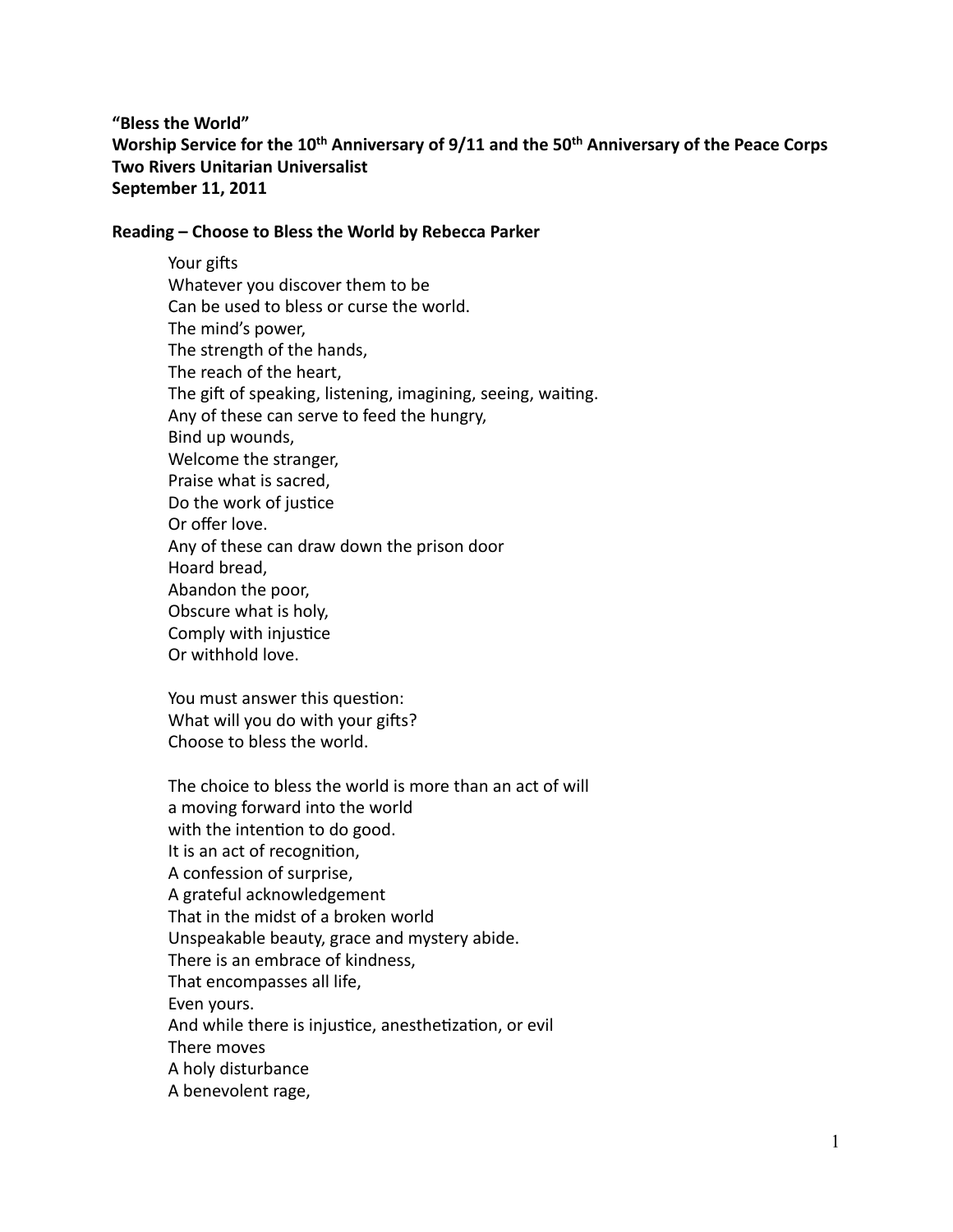A revolutionary love Protesting, urging, insisting That which is sacred will not be defiled. Those who bless the world live their life As a gesture of thanks For this beauty And this rage.

The choice to bless the world Can take you into solitude To search for the sources Of power and grace; Native wisdom, healing and liberation More, the choice will draw you into community, The endeavor shared, The heritage passed on, The companionship of struggle, The importance of keeping faith, The life of ritual and praise, The comfort of human friendship, The company of earth Its chorus of life Welcoming you. None of us alone can save the world Together - that is another possibility, Waiting.

## Sermon – Bless the World – by Gretchen Haley

For a few moments, we were fragile, and we knew it.

For a few days in September, we weren't powerful or invincible like we so often tell ourselves we are.

We were vulnerable, and small, and scared, just like everyone else. We were stolen-life-bystolen life, missing-person-by-missing-person, vulnerable.

There in the rubble of fallen towers and hijacked planes, we were living out the story I shared last Sunday, about the boy and the map – but it went like this: *the person falls apart, and so does the world.* For every life that came to an end that day, in the buildings, in the planes, the whole world seemed to crack open just a little more. Trauma was everywhere, as people took on the story of New York and Pennsylvania and Washington DC as their own. We were broken open, as individuals, as a nation, and our hearts came pouring out without us even having time to think about it – which is usually the way it happens anyway.

My usually quiet and busy office, so efficient in its routines, so isolated in our offices and cubicles, on that day, we were huddled around televisions and radios, shaking our heads in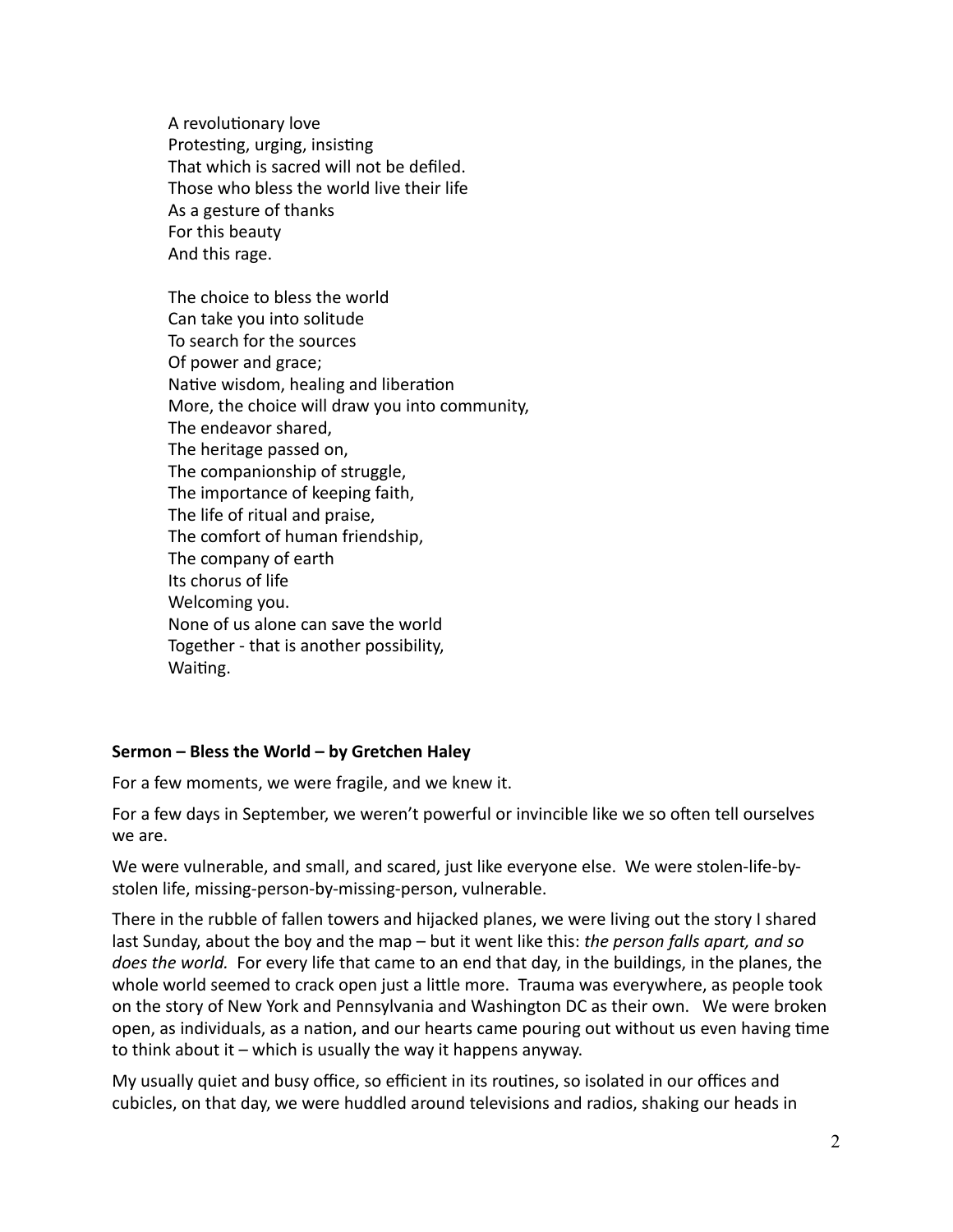disbelief, crying onto each other - even the accountants. No work was done, and that was fine, we didn't even ask to be sure, we just knew. We spoke slowly to each other, and softly. We were sent home early, and people who usually took public transportation were offered rides, and accepted.

How long did it last, those feelings of wide-open vulnerability, the feelings of trembling rather than raging fear, of standing still in confusion and chaos? I don't remember now. It's a blur, that time. Those days, or weeks or maybe even months, spent in the wilderness.

Ten years ago today, everyone I know or could imagine knowing walked into the wilderness. Or rather, we were thrust there by a few people whose values seemed so deeply different our political leaders quickly named them as evil and swore justice – which seemed suspiciously synonymous with retribution, retaliation.

One minute we lived in one kind of the world, and the next, we were in chaos.

And in that chaos, so often fruitful ground for that deep change we call transformation, we started to imagine a new creation, imagine ourselves and the world, reborn.

We began by grieving. Slow and mournful grieving, we cared for each other, and listened to each other with patience and tenderness. We held in our collective hearts, the pain of all we had lost, not just the people, but also that sense of security and surety we had taken so much for granted before that day. We cried, and we raged together.

And then, as we moved through our grief, we began to wonder why, what would bring people to such anger and violence, such confident hatred against the nameless thousands of victims on a far-away shore. And in these reflections, we felt connected to places of long-term famine,

of generational war, of natural disaster – connected to those people who had been through these things, who lived in these tenuous and trying places for all of their lives. Their stories were ours, and we were all one people, on this fragile planet. And in this feeling of global communion, we thought about how we should respond, who we really wanted to be in the world and how we could become *that*. We thought about the world's needs, and all our resources, and our courageous love, and we felt called to serve.

It took time, and we were often unsure of ourselves, and scared, and uncomfortable, but eventually, in this place of wilderness and unknown, we started to wonder if in this new humility, we might begin a new conversation, a new role for the United States – one of cooperation, and collaboration, one where the whole world was teacher and learner, all at once, where we realized we serve to be transformed just as much as we hope to transform, where we open ourselves up to receive service, and love, and make vulnerability not just the thing that happens in crisis, but a value we lift up as a path towards wholeness, and inner strength, and deeper love.

We realized that no one hates someone whose story they know, and so we reached out to build bridges of understanding – inviting in the stories of Muslims, of Afghanis, of Iraqis. That is to say, the stories of mothers who cared for their children, of brothers who teased each other and loved each other in the best kind of brotherly ways, the stories of teachers, and poets, and scientists, and laborers, of entrepreneurs and clergy, of elders and youth, the stories of people, linked across time and space by some immaterial unity, that spirit of life.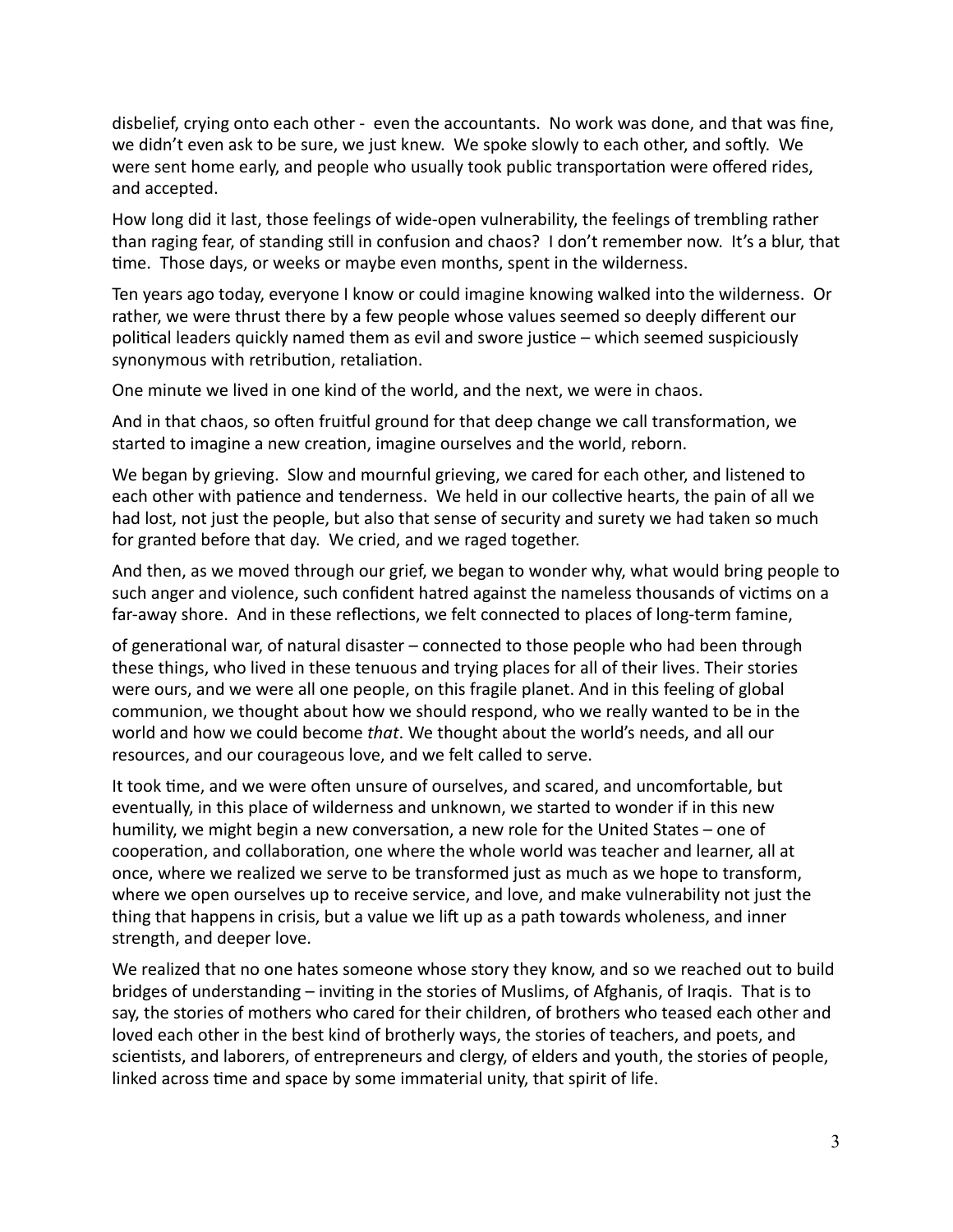And we listened, and we learned, and our hearts opened more and more, and we were changed. Out of this vast wilderness, this impossible tragedy, we grew a new world, a world of forgiveness, of grace, of kindness, and love.

I can tell by the looks on your faces. You all have decided by now that I am telling you a fiction, right? But, I'm not.

I mean, I know it's not the story that got all the coverage, or the story that a lot of people wanted told and lived about how we responded to that transformational moment in our collective lives, but that doesn't mean it's not true.

Sure, many of our official leaders at the time didn't live out this kind of story, but lots of other leaders did. In religious communities, in activist groups, in friendship circles, within families – the response was - and still is - just as I described.

It happens everywhere, all the time, it's happening right now – it'll happen after the service today. People respond to tragedy and violence, to the worst of things being done to them, or to their fellow humans, with deep resilience and creativity, with profound humility and exceptional forgiveness, with grace.

It's just that most stories like this, they don't happen in one collective burst, they don't really fit the relentless appetite of the 24-hour news cycle. They are slow stories, scattered stories, small stories. They happen in fits, and starts. They aren't undertaken by saints, but carried out by real human beings offering the best they can of themselves in small and big ways, everyday. In neighborhoods, in schools, in community centers, at bus stops, at grocery stores. People are forgiving, and kind, and generous – even when they've been treated rudely or when there's absolutely nothing in it for them. I know, it doesn't make sense to all you Darwinists out there,

## but it's true.

Perhaps you heard the story of one of our UU congregations, in Knoxville, Tennessee, whose worship service was interrupted one Sunday morning in 2008. About 25 children were performing to a group of 200 adults their much-rehearsed rendition of "The Sun'll Come Out Tomorrow,"when a man opened fire on the gathering. Later, we found out he targeted the church for its liberal values – especially its open support of gay and lesbian people, but also for the sanctuary it offered to political refugees, and its service to the homeless. Eight people were shot that morning, two of them died.

Anger and rage and fostering further division. These would be reasonable responses to this kind of impossible violence. Who wouldn't want to differentiate themselves from the violent acts of a man driven to instill fear in children in their church, a man driven to act with hatred in response to a church's open-hearted love? Or fear, we might expect *fear* to lead this church to slowing its social justice work, becoming less visible in the world for their welcome.

And yet, within a week of the shooting, the church did two things – quite the opposite of these possible outcomes. First, they rededicated their sanctuary and immediately restated their religious mission: "to welcome the stranger, to love our neighbor, to work for justice, to nurture the spirits of all who seek a liberal religious home, and to help heal this wounded world." And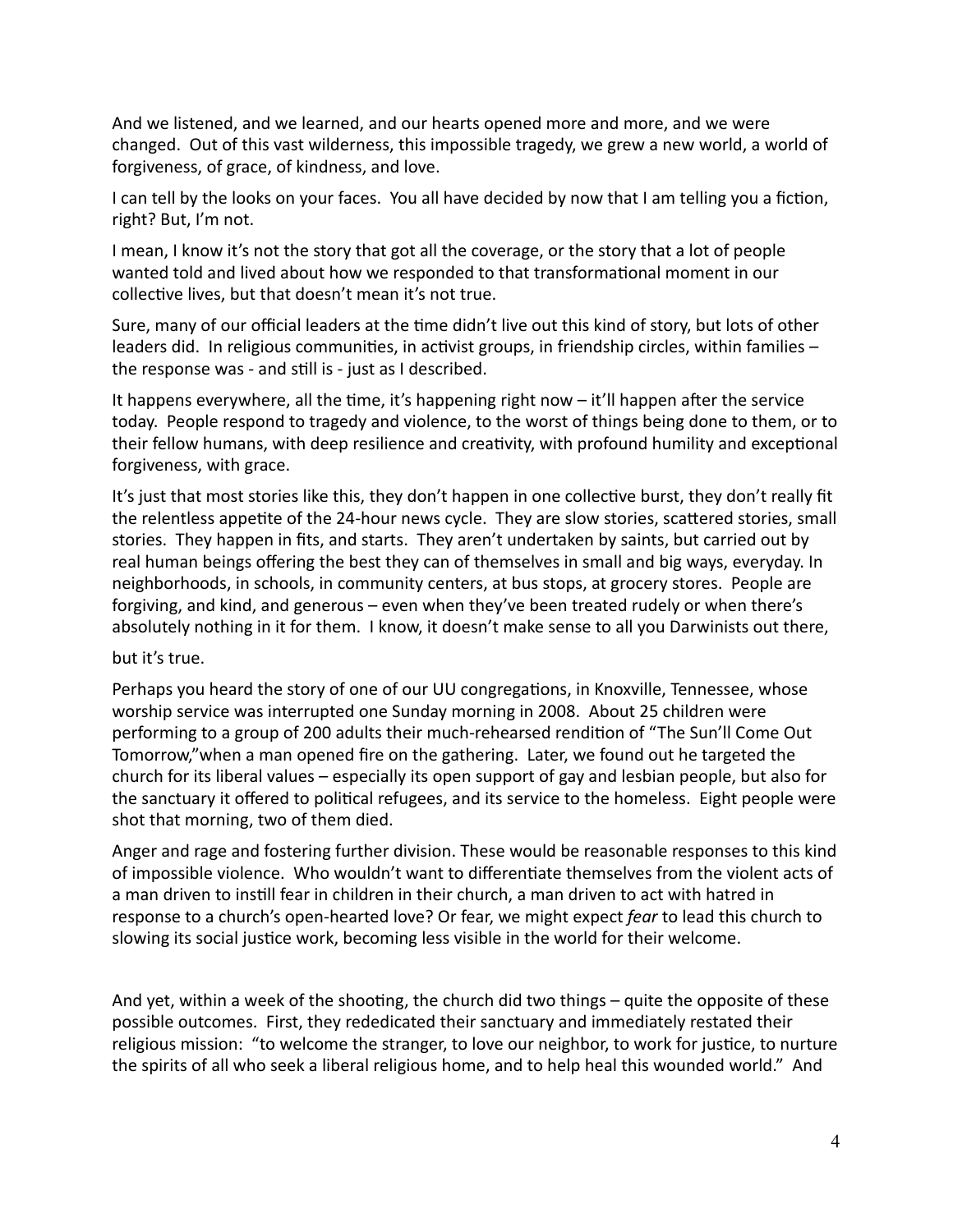second, they helped the UUA take an ad out in the *New York Times* where they restated their – and our – commitment to GLBT rights, anti-racism, and other key liberal values.<sup>1</sup>

In the face of violence and hatred, they responded with courageous love.

It happens all the time. We face brutality, and fear, and hate, and in response, we choose to bless the world with acts of courageous love.

Maybe we don't see it, because there's no end point to the need, no perfect moment when the world does not cry out for our forgiveness, our understanding, our patience, our grace. So it can feel like our good service and our good love has done no good, made no difference, but it's not true.

It's just that, human history doesn't work like that, like cause and effect, like one specific action leading to one specific change – at least not very often. Like Rebecca Solnit says: "History is not an army. It is a crab scuttling sideways, a drip of soft water wearing away stone, an earthquake breaking centuries of tension. Sometimes one person inspires a movement, or her words do decades later; sometimes a few passionate people change the world; sometimes they start a mass movement and millions do; sometimes those millions are stirred by the same outrage or

the same ideal and change comes upon us like a change of weather."<sup>2</sup>

We so often tell the world's story, the human story, as a story of inevitable cruelty. When we talk about  $9/11$  we talk about the missed opportunity, the wars we waged, the equating of feeling "safe to go shopping" with feeling safe to live. We so often tell our stories like we shouldn't act – because the way these stories go, there's no way anything we do could make a difference in this sad and difficult world. We'd have to be President Obama himself to bring the world to peace. And even his power seems insufficient right now. Maybe, Bill Gates...We'd need to be Bill Gates if we want to make any inroads in the way people connect to each other.

But then, we hear stories like Clare's and John's. And we think, maybe the world doesn't change by way of one single perfect person, acting somewhere out there, in some perfect future moment. But instead, the world changes through a series of moments, a series of encounters, that are happening everywhere, right now. Stories like theirs, and stories like so many of us bring with us today, these stories remind us, a different world it's emerging, already. It's making its way like that crab scuttling sideways, like that drip of soft water wearing away stone. And this world that is emerging is based on mutual understanding, mutual service, mutual transformation. A world of peace made possible through human relationships, through giving of ourselves.

This world of generosity and love and kindness – where people give of themselves freely – it's already here. The Peace Corps is just one example.

We just have to have eyes to see it, to see this story of our beauty, and then step into it, partner with it, and do what we can to keep this world moving towards that great dream of beloved community, a world of peace and justice for all.

<span id="page-4-0"></span><sup>&</sup>lt;sup>1</sup> The quote is taken from the ad in the New York Times, which can be found here: [http://www.uua.org/news/](http://www.uua.org/news/newssubmissions/117829.shtml) [newssubmissions/117829.shtml.](http://www.uua.org/news/newssubmissions/117829.shtml)

<span id="page-4-1"></span><sup>2</sup> From Rebecca Solnit's *Hope in the Dark: Untold Histories, Wild Possibilities*.